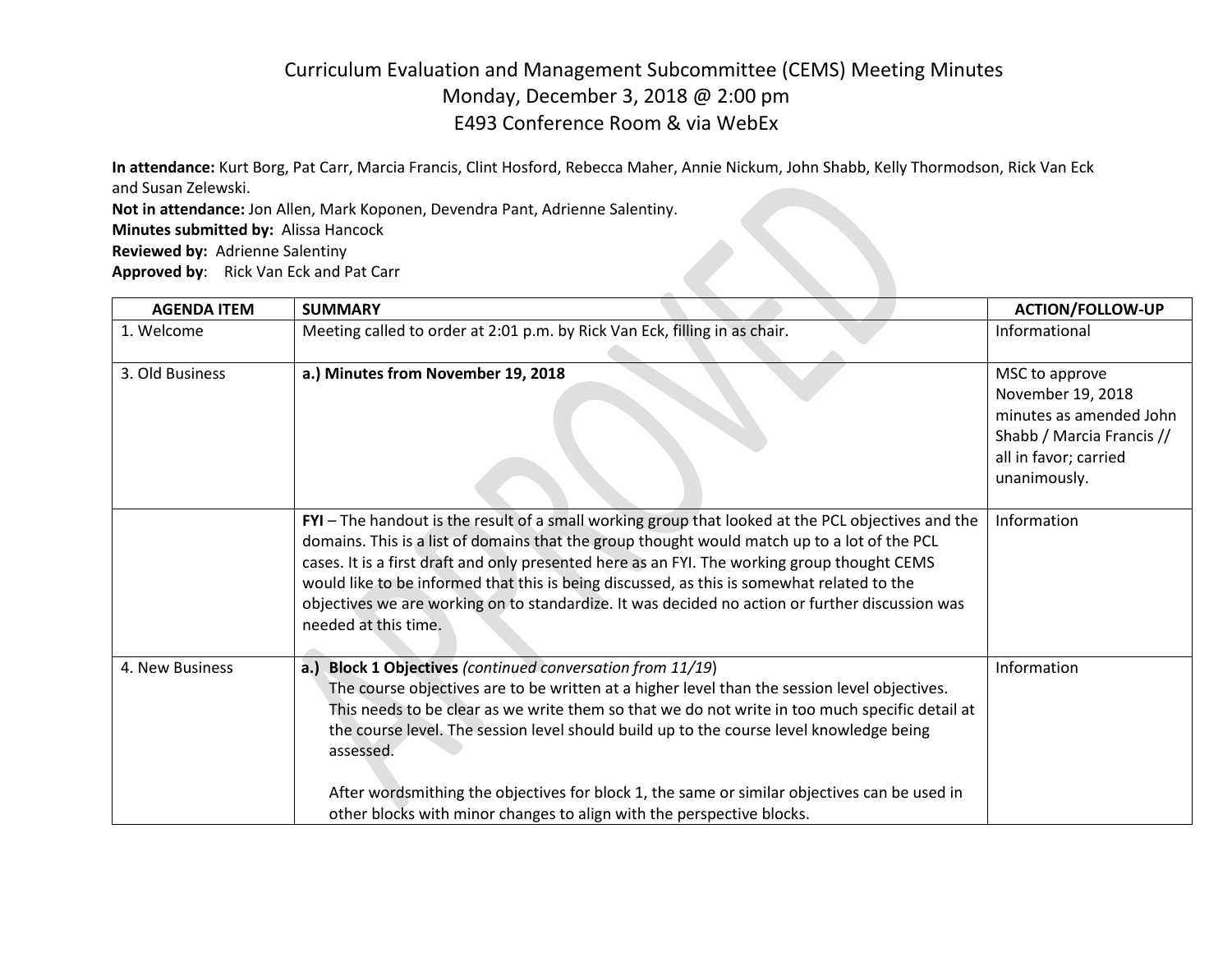## Curriculum Evaluation and Management Subcommittee (CEMS) Meeting Minutes Monday, December 3, 2018 @ 2:00 pm E493 Conference Room & via WebEx

| The group worked on the first objective and discussed if it could be split into two objectives.<br>Considering that the course objectives are to be at a higher level than session objectives, it<br>was decided that it would be best to keep it as one. On the other hand, for 25 hours of class<br>time, the group felt that three course objecitves is a reasonable number.<br>With the other changes in the curriculum that are being discussed, it's possible that the<br>anatomy that is taught in block 1 may be combined into other blocks. This would free up<br>some time and provide some room in the curriculum. It may or may not have ramifications<br>for how the related objectives are written and where they appear.<br>Upcoming meetings:<br>Next meeting is scheduled during assessment week. We will see if there is enough<br>committee members able to attend to have the keyword discussion. Then in January we will<br>work with move objectives that Dr. Shabb has started to revise.<br>There were concerns experessed about the amount of time it is taking to revise these three<br>objectives and the amount of objectives we have to go through. |             |
|----------------------------------------------------------------------------------------------------------------------------------------------------------------------------------------------------------------------------------------------------------------------------------------------------------------------------------------------------------------------------------------------------------------------------------------------------------------------------------------------------------------------------------------------------------------------------------------------------------------------------------------------------------------------------------------------------------------------------------------------------------------------------------------------------------------------------------------------------------------------------------------------------------------------------------------------------------------------------------------------------------------------------------------------------------------------------------------------------------------------------------------------------------------------------------|-------------|
| <b>Future Tasks:</b><br>1. Determine what data can be extracted from E*Value, and what we need to get<br>somewhere else. Confirm how and where we will get all data. (in progress)<br>2. Activities surrounding creation of a keyword list. (awaiting objectives<br>process/implementation)<br>3. Addition of keywords and additional cleanup and organizational work in E*Value. (in<br>process)<br>4. Try a sample report, to see how long it takes.<br>5. Discussion and/or related activities to course and session level objectives.<br>Discussion of the course level and session level objectives should be written at the same<br>6.<br>level or one higher than the other?                                                                                                                                                                                                                                                                                                                                                                                                                                                                                              | Information |